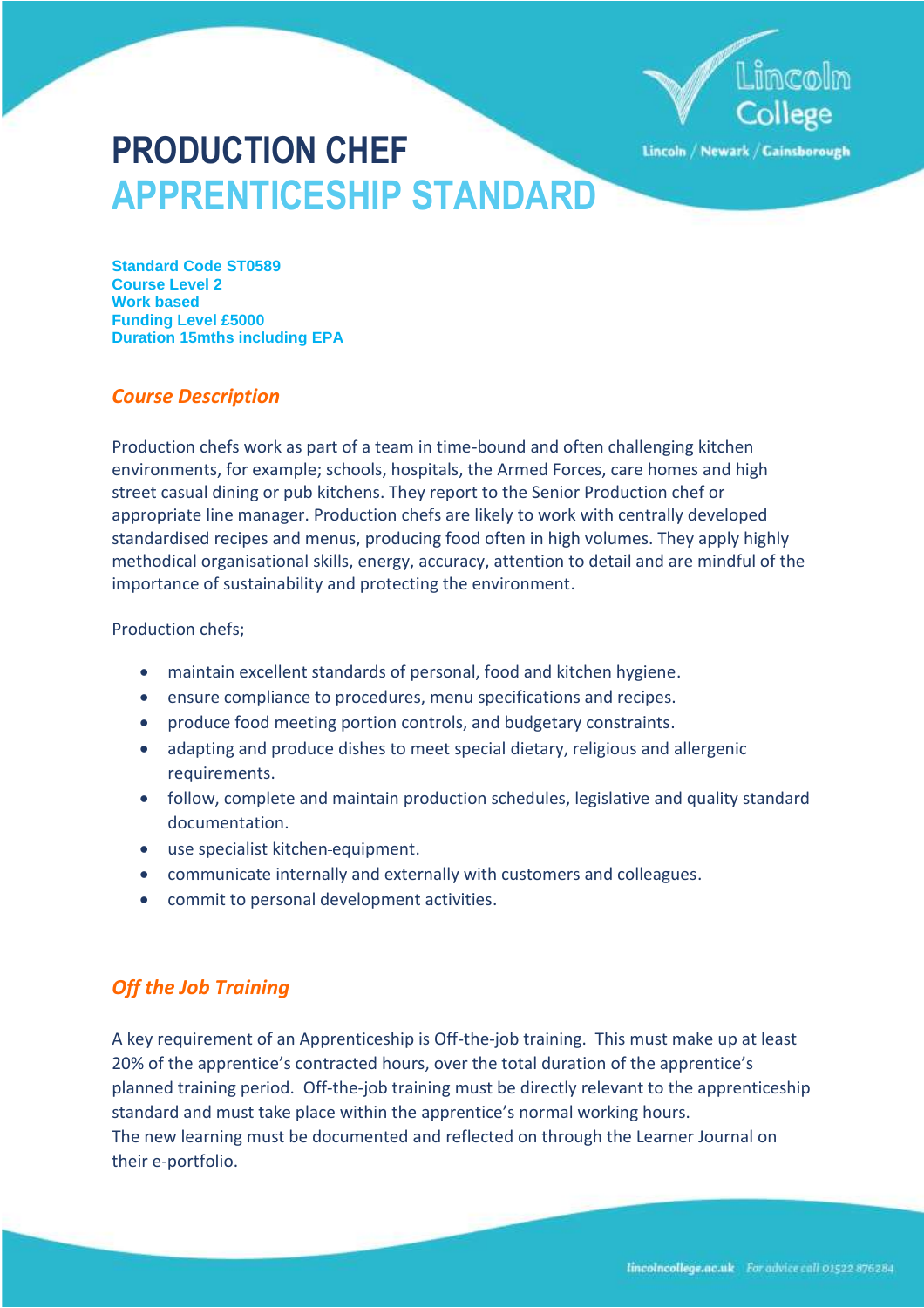# *Entry Requirements*

The Apprentice will need to be in a relevant role and show a willingness to undertake the knowledge, skills and behaviours required. Apprentices without Level 1 English and maths will need to achieve this level and take the test for Level 2 English and Maths prior to taking the end-point assessment. They will also need to be prepared to attend a block study period for Maths and English if this is required. Apprentices may be required to attend an interview and undertake relevant skills assessments.

Once they have been accepted on to the programme all apprentices will be required to attend a Lincoln College Induction. Apprentices will require access to a tablet/computer to access their e-portfolio.

## *Knowledge, Skills and Behaviours*

#### **KITCHEN OPERATIONS**

#### **Knowledge and Understanding**

- Techniques for the preparation, assembly, cooking, regeneration and presentation of food.
- The importance of organisational/brand specifications and consistency in food production.
- How to check fresh, frozen and ambient foods are fit for purpose.
- Procedures for the safe handling and use of tools and equipment.
- The importance of following correct setting up and closing down procedures.
- Specific standards and operating procedures for organisations.

#### **Skills**

- Check, prepare, assemble, cook, regenerate, hold and present food meeting the needs of the customers and maintaining organisational standards and procedures.
- Use kitchen tools and equipment correctly to produce consistently high-quality dishes according to specifications.
- Take responsibility for the cleanliness, organisation and smooth running of the work area.

#### **NUTRITION**

#### **Knowledge and Understanding**

- Key nutrient groups, their function and main food sources.
- The scope and methods of adapting dishes to meet the specific dietary, religious and allergenic needs of individuals.

#### **Skills**

• Produce dishes to suit individuals' specific dietary, religious and allergenic needs as required.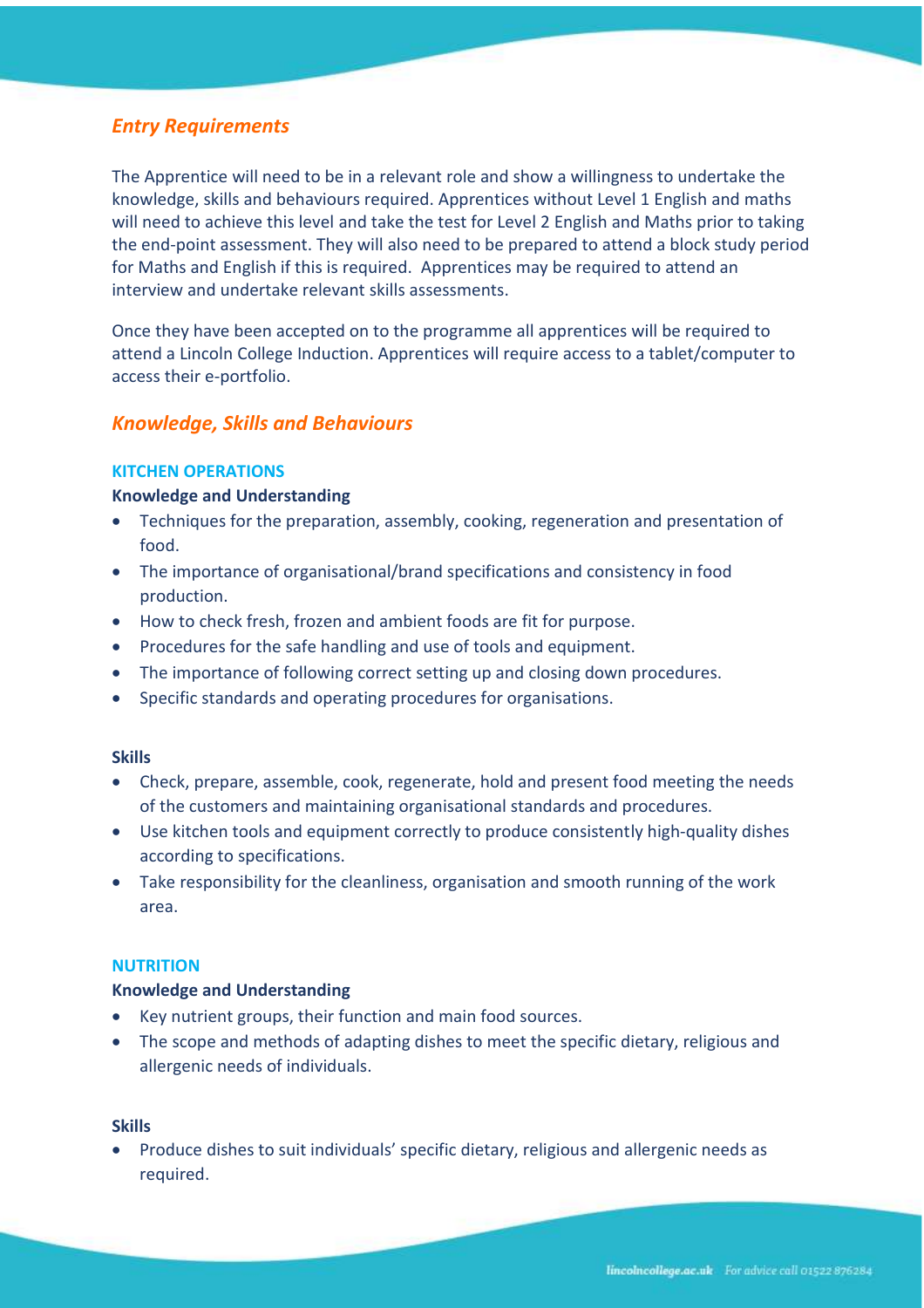#### **LEGAL AND GOVERNANCE**

#### **Knowledge and Understanding**

- Allergens and the legal requirements regarding them.
- Relevant industry specific regulations, legislation, and procedures regarding food safety, HACCP, health and safety appropriate to organisations.
- The importance of following legislation and the completion of legal documentation.

#### **Skills**

- Operate within all regulations, legislation and procedural requirements.
- Complete and maintain documentation to meet current legislative guidelines.

#### **PEOPLE**

#### **Knowledge and Understanding**

- How to communicate with colleagues, line managers and customers effectively.
- Principles of customer service and how individuals impact customer experience.
- How and why to support team members in own area and across organisations.

#### **Skills**

- Use effective methods of communication with all colleagues, managers and customers to promote a positive image of yourself and the organisation.
- Work in a fair and empathetic manner to support team members while offering a quality provision.
- Work to ensure customer expectations are met.

#### **BUSINESS & COMMERICAL**

#### **Knowledge and Understanding**

- The role of the individual in upholding organisations' vision, values, objectives and reputation.
- The financial impact of portion and waste control.
- How technology can support food production organisations.
- The importance of sustainability and working to protect the environment.

#### **Skills**

- Work collaboratively to uphold the vision, values and objectives of the organisation.
- Use technology appropriately.
- Maintain quality and consistency in food production by using resources in line with organisations' financial constraints, style, specifications and ethos.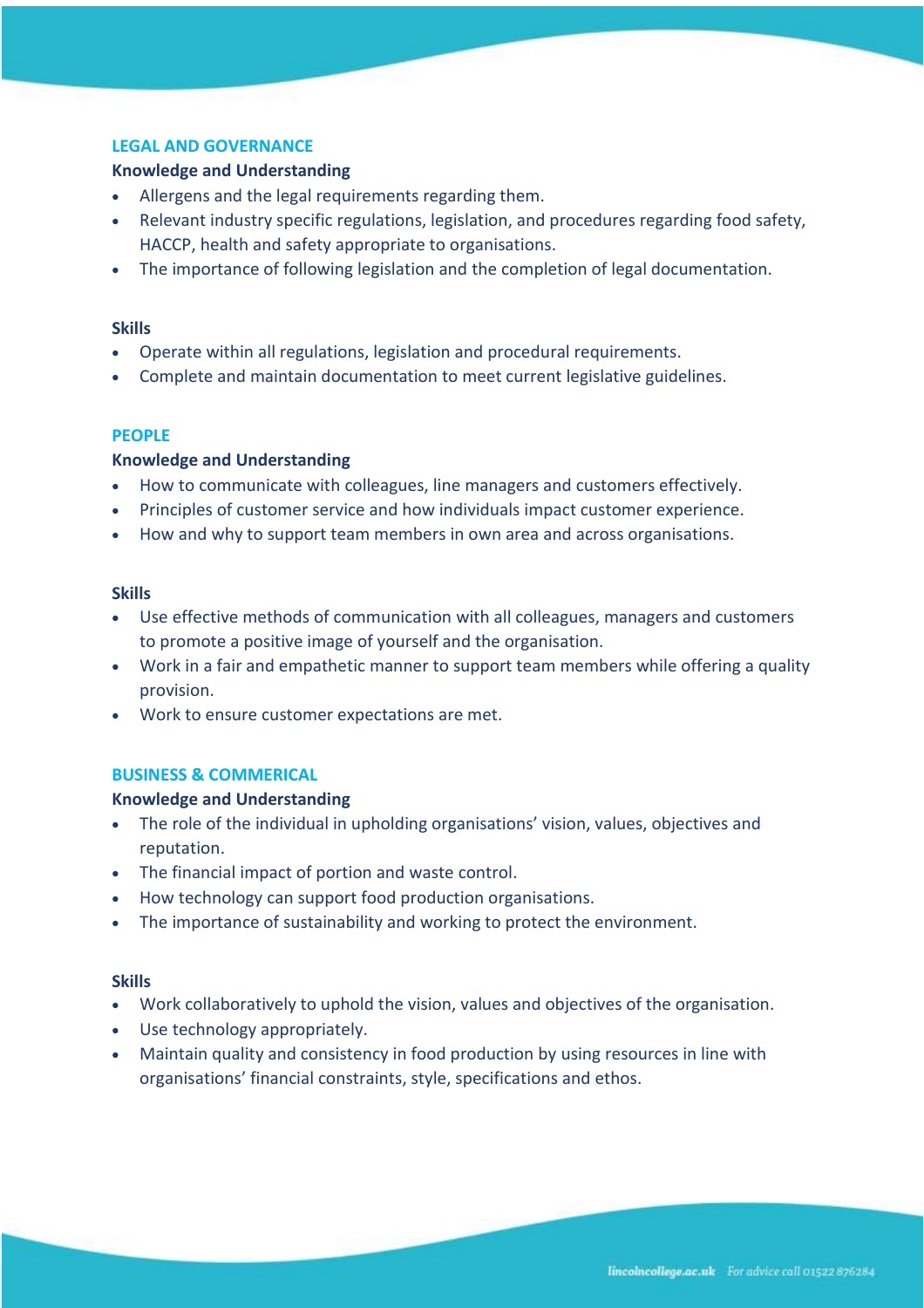## **PROFESSIONAL DEVELOPMENT AND PERFORMANCE**

#### **Knowledge and Understanding**

- How personal development and performance contributes to the success of the individual, team and organisation.
- How to identify personal goals and development opportunities and the support and resources available to achieve these.
- Different learning styles.

#### **Skills**

- Identify own learning style, personal development needs and opportunities and take action to meet those needs.
- Use feedback positively to improve performance.

#### **Underpinning Behaviours**

- Lead by example working conscientiously and accurately at all times.
- Be diligent in safe and hygienic working practises.
- Take ownership of the impact of personal behaviours and communication by a consistent, professional approach.
- Advocate equality and respect working positively with colleagues, managers and customers.
- Actively promote self and the industry in a positive, professional manner.
- Challenge personal methods of working and actively implement improvements.

## *Assessment*

Assessment is done through a combination of practical tasks, written assignments, oral discussions and online tests throughout the programme:

- One to one support from a dedicated, professional assessor/instructor allocated to the learner for the duration of the programme.
- Work based assignments and projects to be completed in an e-portfolio.
- Case studies and in College course days as and when required for each learner.
- Job shadowing and mentoring, cross training in other departments.
- Employer led in-house training.
- Independent learning and research as directed by the assessor, relevant to the area of study.
- Review of progress every 4-10 weeks with the Apprentice, Manager and Assessor, evaluating and contributing to what has been learnt and what the next steps to take are.